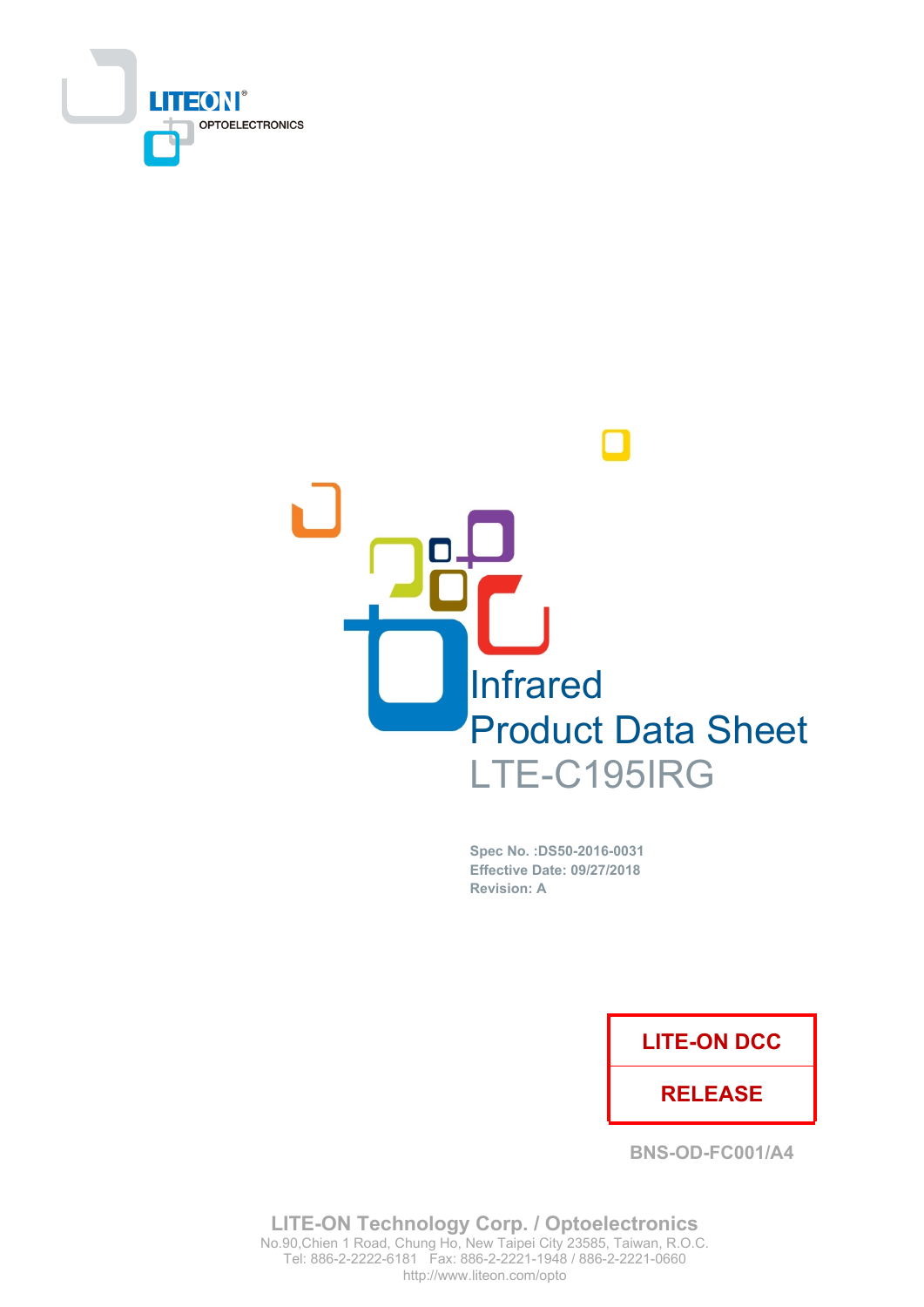

## **IR Emitter and Detector** LTE-C195IRG

### 1. Description

Lite-On offers a broad range of discrete infrared components for application such as remote control, IR wireless data transmission, security alarm & etc. Customers need infrared solutions featuring high power, high speed and wide viewing angels. The product line includes GaAs 940nm IREDs, AIGaAs high speed 850nm IREDs, PIN Photodiodes and Phototransistors. Photodiodes and Phototransistors can be provided with a filter that reduces digital light noise in the sensor function, which enables a high signal-to-noise ratio.

#### 1.1. Features

- Package In 8mm Tape On 7" Diameter Reels.  $\blacksquare$
- Compatible With Automatic Placement Equipment.  $\blacksquare$
- Compatible With Infrared Reflow Solder Process.  $\blacksquare$
- EIA STD package.  $\blacksquare$
- Meet ROHS, Green Product.  $\blacksquare$

#### **1.2. Applications**

- Infrared emitter  $\blacksquare$
- **PCB Mounted Infrared Sensor**  $\blacksquare$



### **2. Outline Dimensions**

#### **Notes:**

- 1. All dimensions are in millimeters (inches).
- 2. Tolerance is ±0.1mm (.004") unless otherwise noted.
- 3. Specifications are subject to change without notice.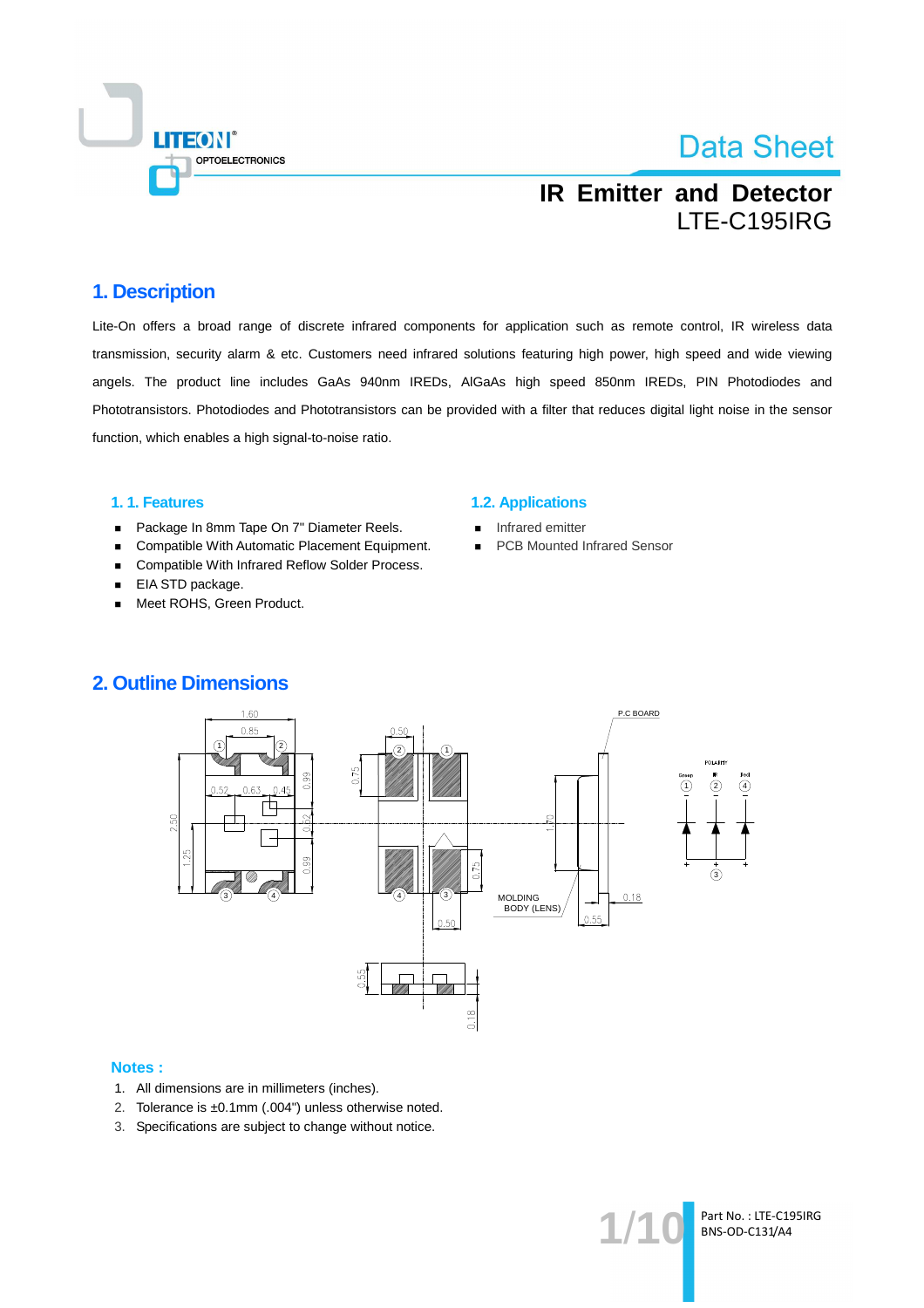

## **IR Emitter and Detector** LTE-C195IRG

## 3. Absolute Maximum Ratings at TA=25°C

| <b>Parameter</b>                                 | <b>Maximum Rating</b> | <b>Unit</b>   |  |  |
|--------------------------------------------------|-----------------------|---------------|--|--|
| <b>Operating Temperature Range</b>               | $-40$ to $+85$        | $\mathcal{C}$ |  |  |
| Storage Temperature Range                        | $-55$ to $+100$       | $\mathcal{C}$ |  |  |
| <b>Infrared Emitter</b>                          |                       |               |  |  |
| Power Dissipation                                | 100                   | mW            |  |  |
| DC Forward Current                               | 60                    | mA            |  |  |
| Peak Forward Current( $t_p \le 100 \mu s$ , D=0) | 800                   | mA            |  |  |
| Reverse Voltage                                  | 5                     | $\vee$        |  |  |
| <b>Red Emitter</b>                               |                       |               |  |  |
| Power Dissipation                                | 120                   | mW            |  |  |
| DC Forward Current                               | 40                    | mA            |  |  |
| Peak Forward Current( $t_p \le 100 \mu s$ , D=0) | 600                   | mA            |  |  |
| Reverse Voltage                                  | $\overline{5}$        | $\vee$        |  |  |
| <b>Green Emitter</b>                             |                       |               |  |  |
| Power Dissipation                                | 120                   | mW            |  |  |
| <b>DC Forward Current</b>                        | 35                    | mA            |  |  |
| Peak Forward Current( $t_p \le 100 \mu s$ , D=0) | 300                   | mA            |  |  |
| Reverse Voltage                                  | 5                     | $\vee$        |  |  |

### **Suggestion IR Reflow Profile For Pb Free Process:**



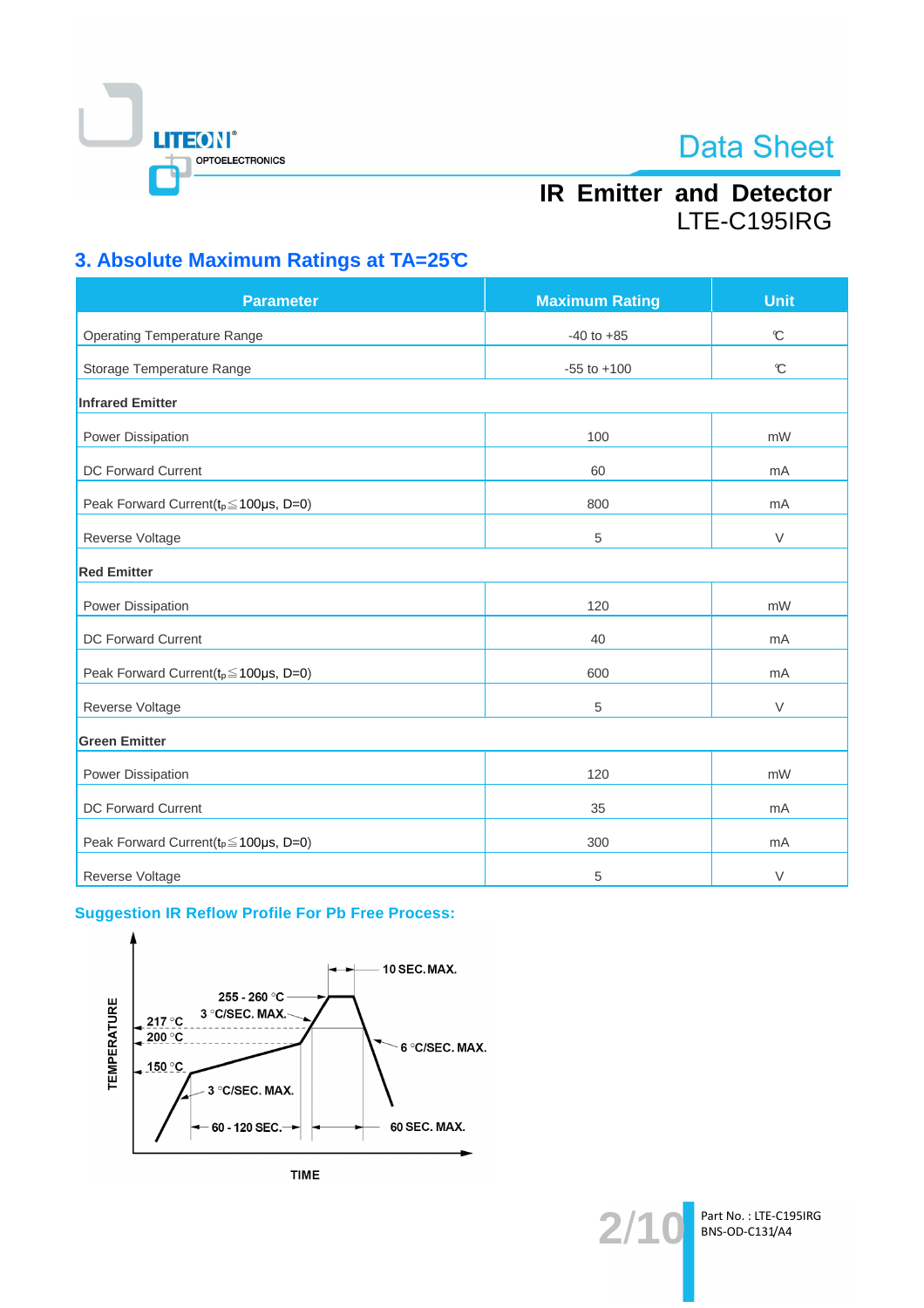

## **IR Emitter and Detector** LTE-C195IRG

### 4. Electrical / Optical Characteristics at TA=25°C

| <b>Parameter</b>         | <b>Symbol</b>   | Min. | Typ.           | Max.                     | <b>Unit</b> | <b>Test Condition</b> |
|--------------------------|-----------------|------|----------------|--------------------------|-------------|-----------------------|
| infrared Emitter         |                 |      |                |                          |             |                       |
| Radiant Intensity        | IE.             | 1.5  | 2.0            |                          | mW/sr       | $I_F = 20mA$          |
| Peak Emission Wavelength | $\lambda$ Peak  |      | 940            | $\overline{\phantom{0}}$ | nm          | $I_F = 20mA$          |
| Spectral Line Half-Width | Δλ              | -    | 45             | $\overline{\phantom{0}}$ | nm          | $I_F = 20mA$          |
| <b>Forward Voltage</b>   | VF              | -    | 1.4            | 1.8                      | V           | $I_F = 20mA$          |
| <b>Reverse Current</b>   | <sub>lR</sub>   | -    | $\blacksquare$ | 100                      | μA          | $V_R = 5V$            |
| Viewing Angle            | $2\theta_{1/2}$ |      | 130            | $\overline{\phantom{0}}$ | deg         |                       |

| <b>Parameter</b>         | <b>Symbol</b>   | Min.                     | Typ. | Max.                     | <b>Unit</b> | <b>Test Condition</b> |
|--------------------------|-----------------|--------------------------|------|--------------------------|-------------|-----------------------|
| <b>Red Emitter</b>       |                 |                          |      |                          |             |                       |
| Radiant Intensity        | ΙE              | 1.5                      | 3.0  | $\overline{\phantom{0}}$ | mW/sr       | $I_F = 20mA$          |
| Peak Emission Wavelength | $\lambda$ Peak  |                          | 660  | $\overline{\phantom{0}}$ | nm          | $I_F = 20mA$          |
| Spectral Line Half-Width | Δλ              |                          | 15   |                          | nm          | $I_F = 20mA$          |
| <b>Forward Voltage</b>   | VF              |                          | 2.1  | 2.5                      | V           | $I_F = 20mA$          |
| <b>Reverse Current</b>   | <sup>I</sup> R  | $\overline{\phantom{a}}$ | ۰    | 100                      | μA          | $V_R = 5V$            |
| Viewing Angle            | $2\theta_{1/2}$ |                          | 130  |                          | deg         |                       |

| <b>Parameter</b>         | <b>Symbol</b>   | Min.                     | Typ.                     | Max.           | <b>Unit</b> | <b>Test Condition</b> |
|--------------------------|-----------------|--------------------------|--------------------------|----------------|-------------|-----------------------|
| <b>Green Emitter</b>     |                 |                          |                          |                |             |                       |
| <b>Radiant Intensity</b> | ΙE              | 2.01                     | 2.5                      | $\blacksquare$ | mW/sr       | $I_F = 20mA$          |
| Peak Emission Wavelength | $\lambda$ Peak  | $\overline{\phantom{0}}$ | 525                      |                | nm          | $I_F = 20mA$          |
| Luminous Intensity       | Iv              | 1100                     | 1200                     |                | mcd         | $I_F = 20mA$          |
| Spectral Line Half-Width | Δλ              | $\overline{\phantom{0}}$ | 30                       | $\blacksquare$ | nm          | $I_F = 20mA$          |
|                          |                 |                          | 2.9                      | 3.3            |             | $I_F = 20mA$          |
| Forward Voltage          | VF              | $\blacksquare$           | $\overline{\phantom{a}}$ | 3.9            | $\vee$      | $I_F = 100mA$         |
|                          |                 |                          |                          |                |             | (Pulse time=20ms)     |
| <b>Reverse Current</b>   | <b>IR</b>       | -                        | $\blacksquare$           | 100            | μA          | $V_R = 5V$            |
| Viewing Angle            | $2\theta_{1/2}$ |                          | 130                      |                | deg         |                       |

**NOTE:** 

1.  $\theta_{1/2}$  is the off-axis angle at which the luminous intensity is half the axial luminous intensity.

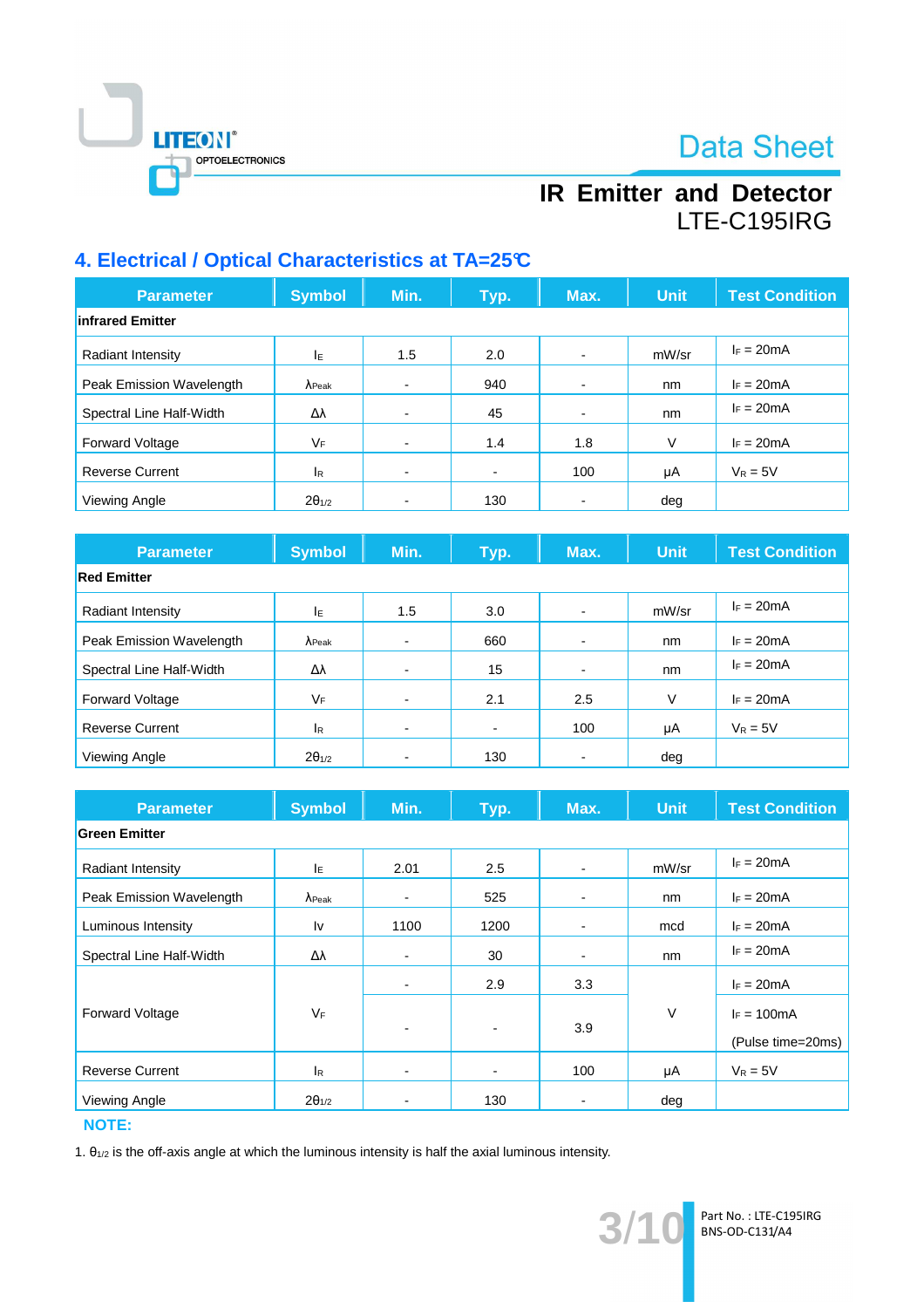

## **IR Emitter and Detector** LTE-C195IRG

### 5. Bin Rank of Green LED

### **Bin Code List:**

| <b>Bin Code</b>                          | Luminous Intensity(mcd) @ IF=20mA |      |  |  |
|------------------------------------------|-----------------------------------|------|--|--|
|                                          | Min                               | Max  |  |  |
| <b>BIN L1</b>                            | 1100                              | 1300 |  |  |
| BIN L <sub>2</sub>                       | 1300                              | 1500 |  |  |
| Tolorongo on opphintonsity bin is 1/150/ |                                   |      |  |  |

Tolerance on each intensity bin is +/-15%

| <b>Bin Code</b>    | Forward Voltage (V) @ IF=20mA |     |  |  |
|--------------------|-------------------------------|-----|--|--|
|                    | Min                           | Max |  |  |
| <b>BINV1</b>       | 2.6                           | 2.7 |  |  |
| BIN <sub>V2</sub>  | 2.7                           | 2.8 |  |  |
| BIN <sub>V3</sub>  | 2.8                           | 2.9 |  |  |
| BIN <sub>V4</sub>  | 2.9                           | 3.0 |  |  |
| BIN <sub>V5</sub>  | 3.0                           | 3.1 |  |  |
| BIN V6             | 3.1                           | 3.2 |  |  |
| BIN V7<br>$ \cdot$ | 3.2                           | 3.3 |  |  |

Tolerance on each voltage bin is +/-15%

| <b>Bin Code</b>    | Peak Emission Wavelength (nm) @ IF=20mA |     |  |  |
|--------------------|-----------------------------------------|-----|--|--|
|                    | Min                                     | Max |  |  |
| BIN W1             | 515                                     | 520 |  |  |
| BIN W <sub>2</sub> | 520                                     | 525 |  |  |
| BIN W <sub>3</sub> | 525                                     | 530 |  |  |
| BIN W4             | 530                                     | 535 |  |  |

Tolerance on each wavelength bin is +/-15%

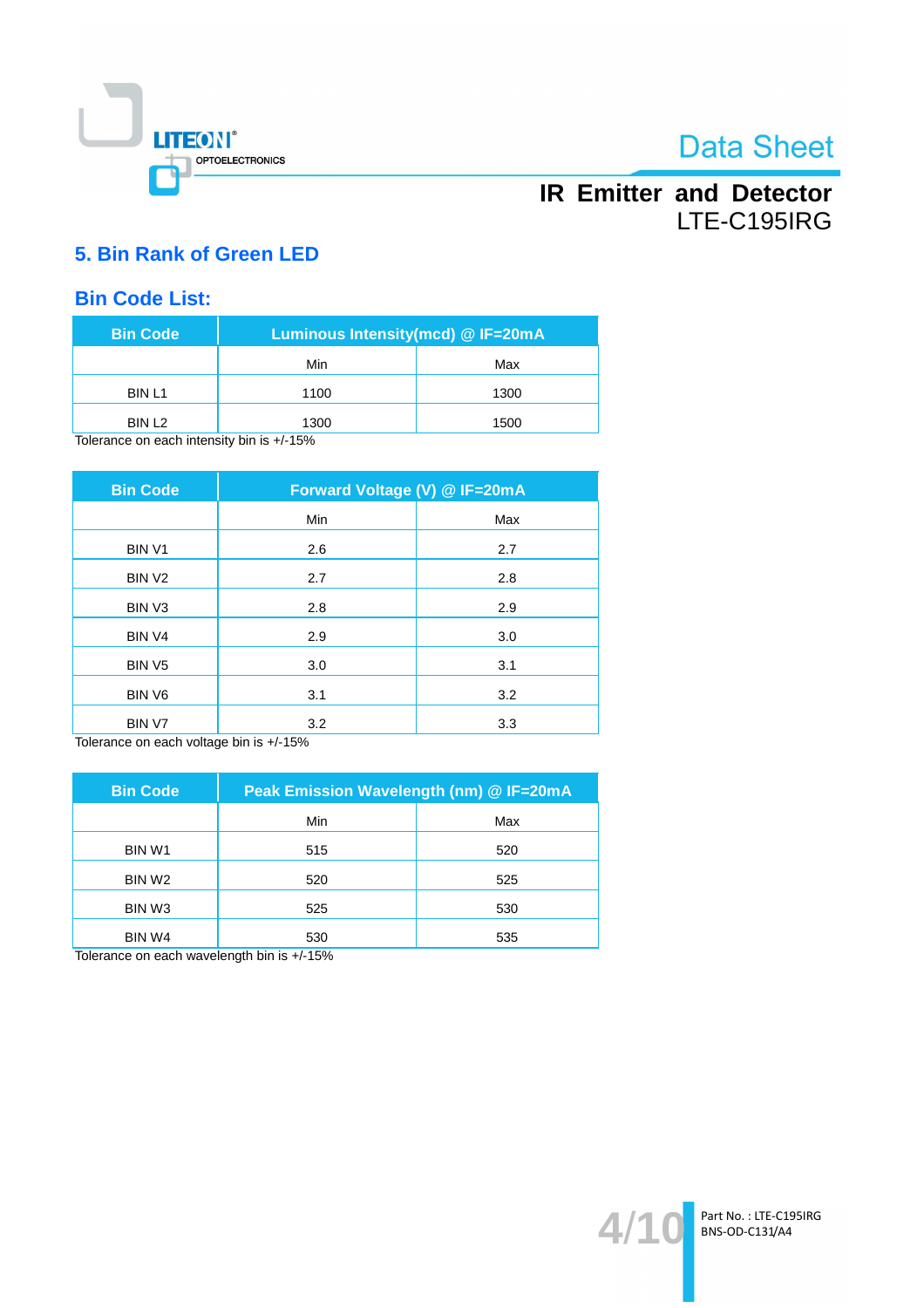

## **IR Emitter and Detector** LTE-C195IRG

### 5. Typical Electrical / Optical Characteristics Curves

(25℃ Ambient Temperature Unless Otherwise Noted)

**Infrared Emitter:** 

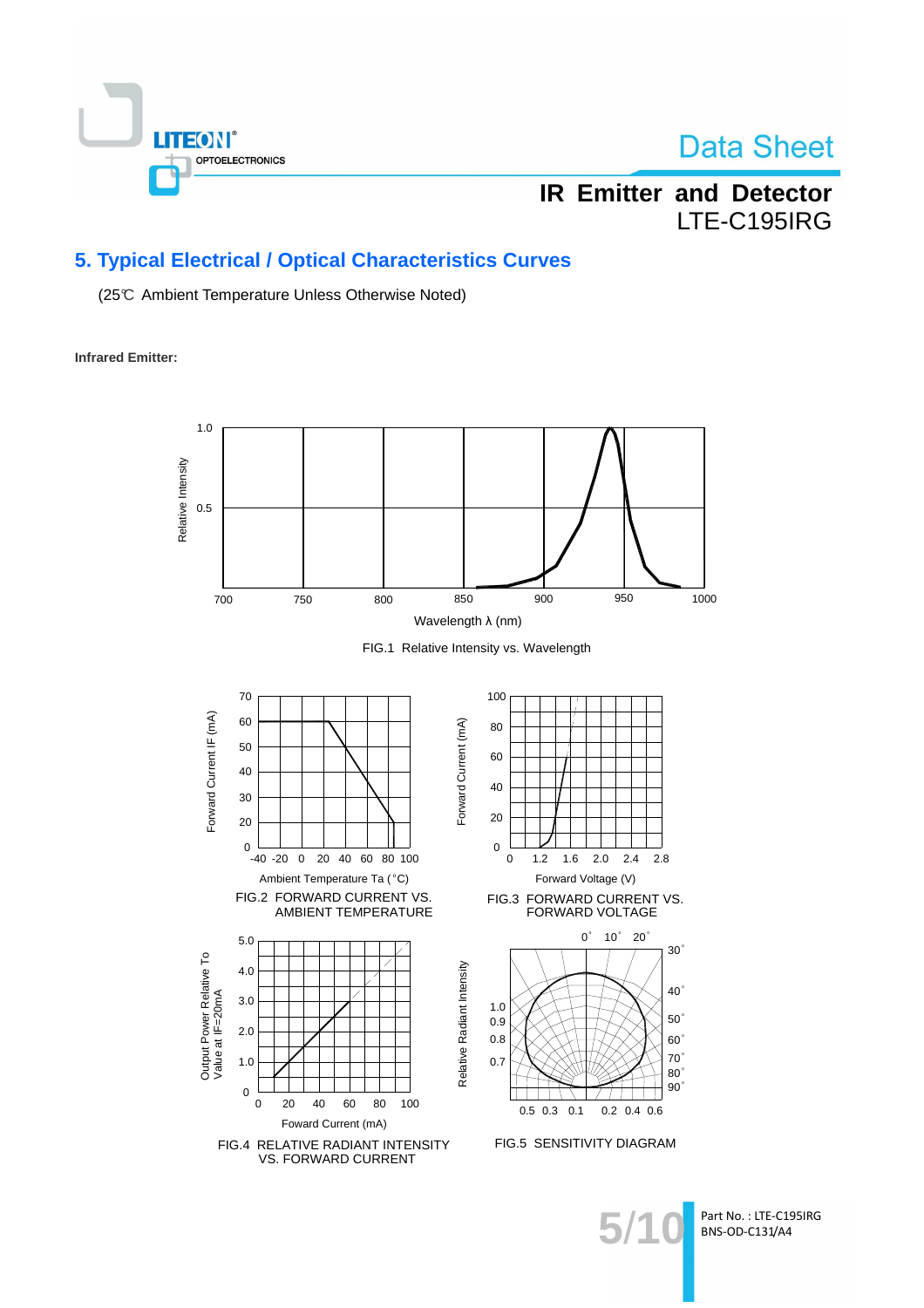

## **IR Emitter and Detector** LTE-C195IRG

**Red Emitter:** 



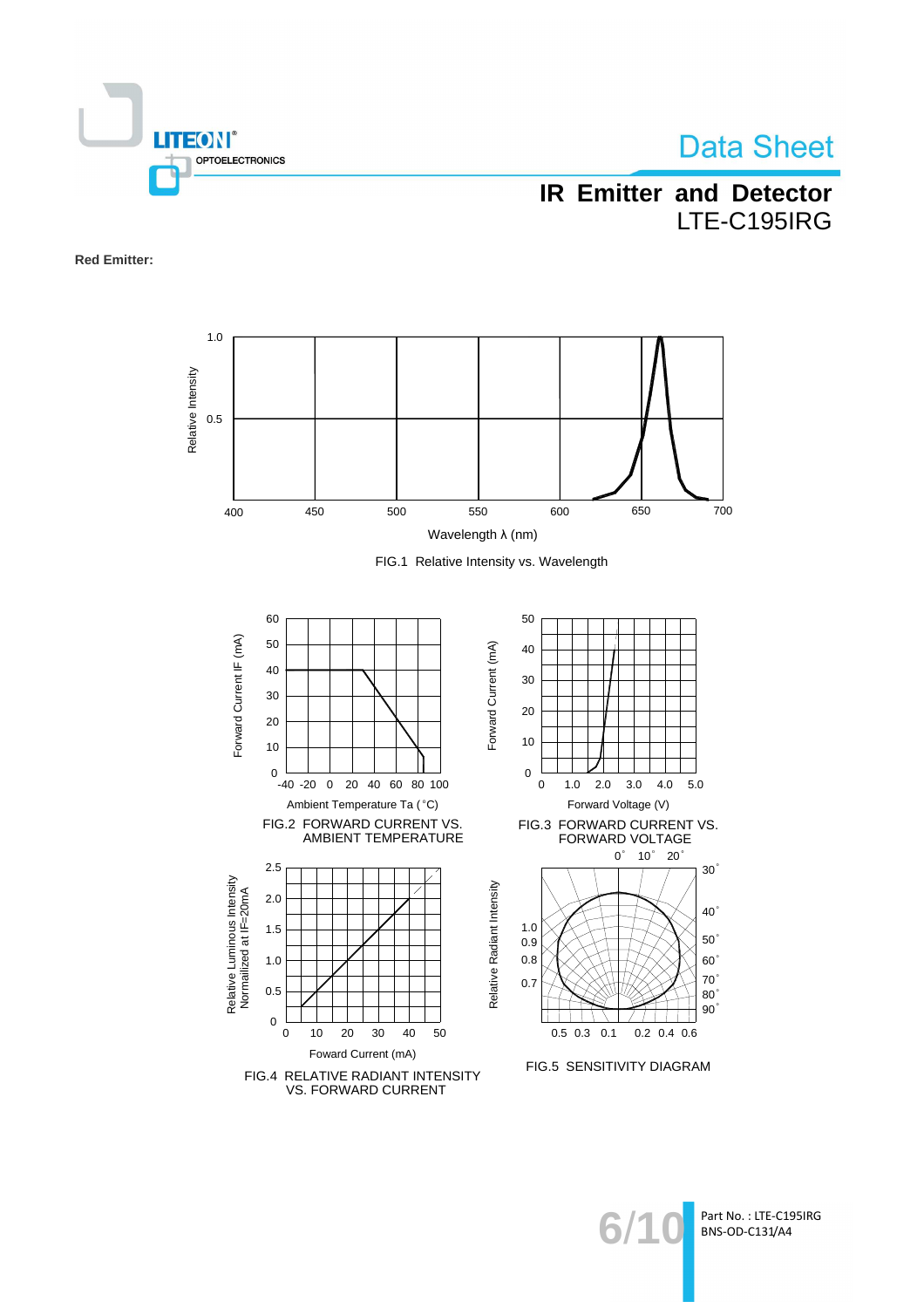

## **IR Emitter and Detector** LTE-C195IRG

#### **Green Emitter:**







**VS. FORWARD CURRENT**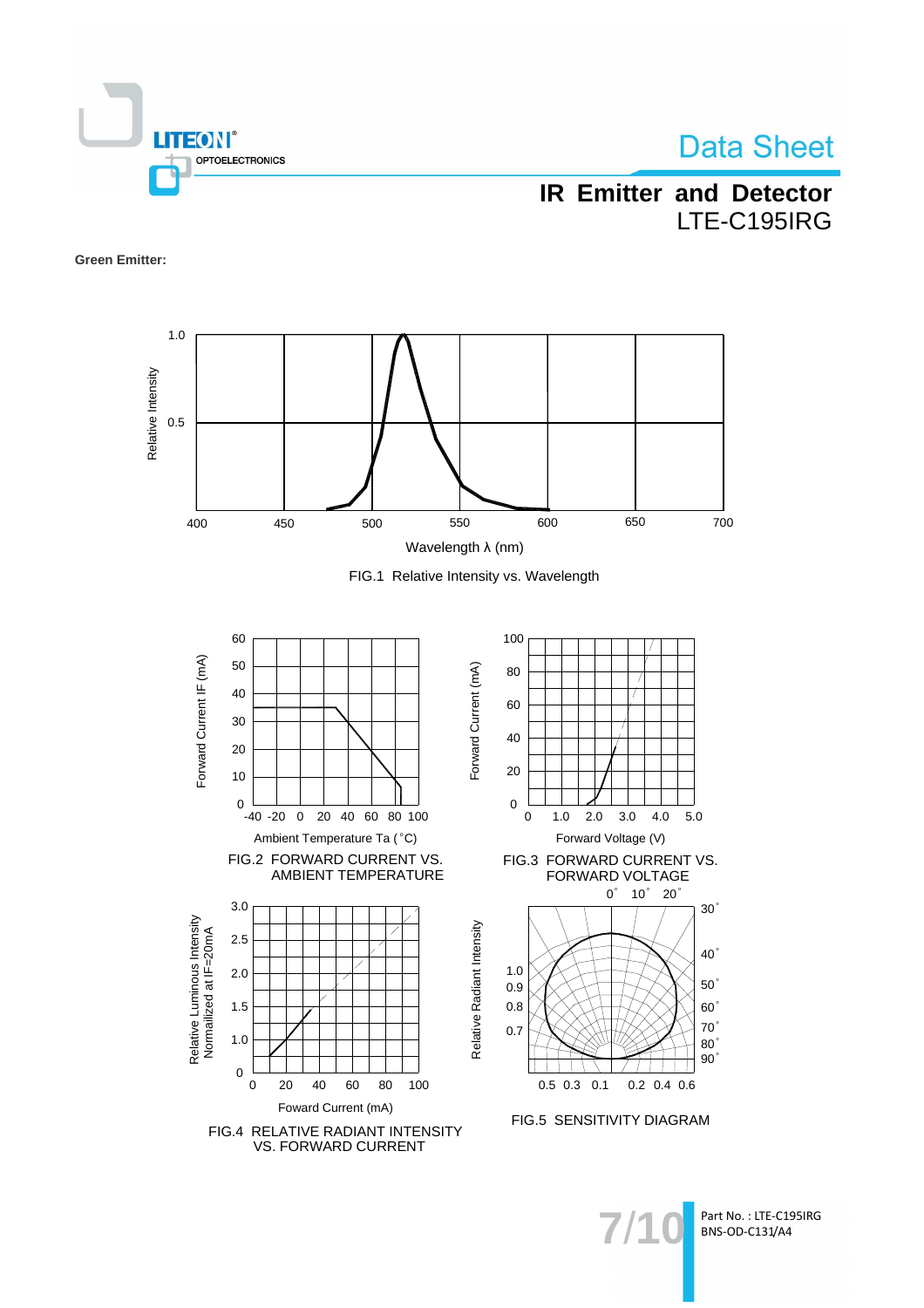

**IR Emitter and Detector** LTE-C195IRG

### **6. Suggest Soldering Pad Dimensions**



### 7. Package Dimensions Of Tape And Reel



Note: All dimensions are in millimeters (inches).

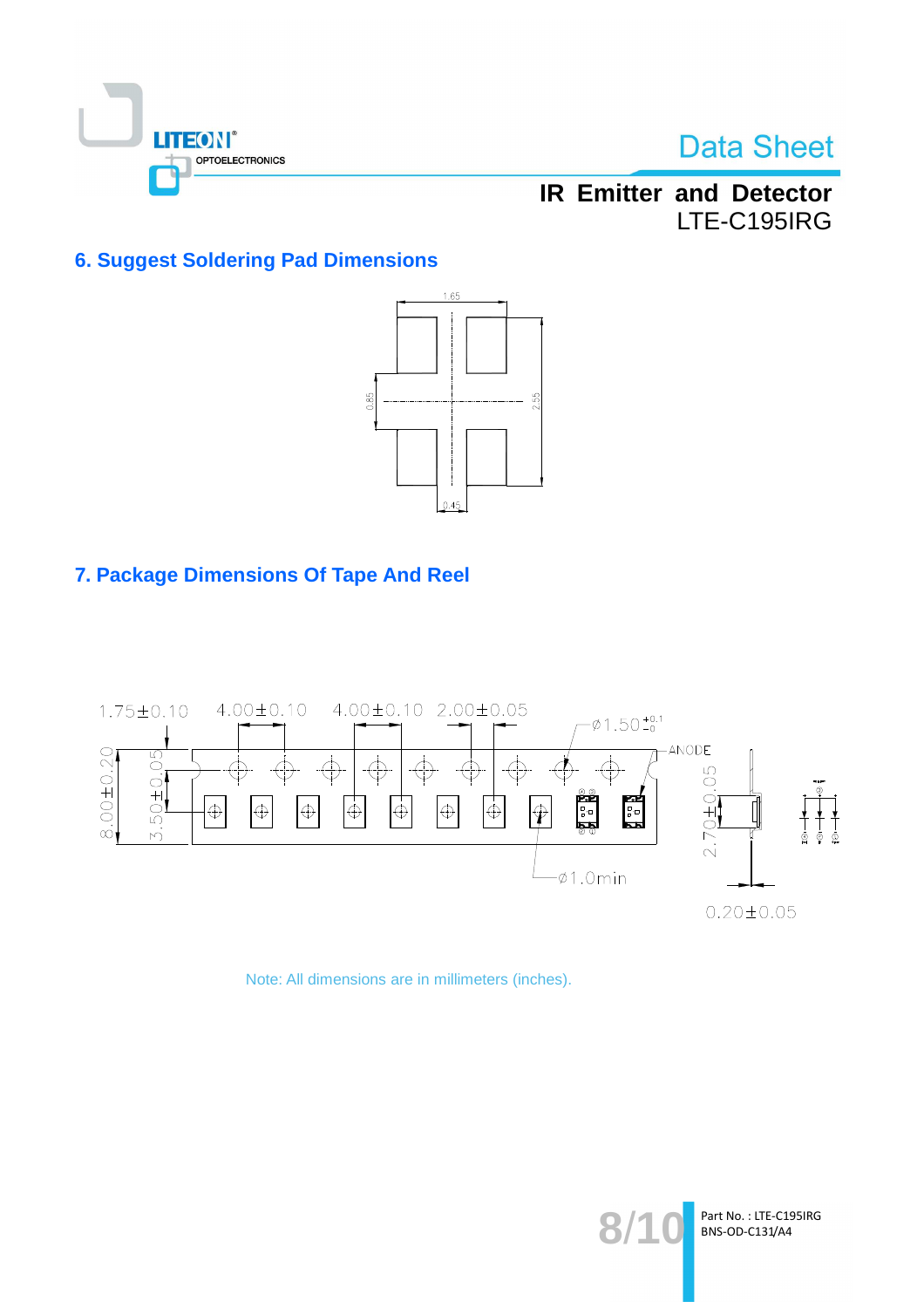

## **IR Emitter and Detector** ITE-C195IRG



Note: 1. All dimensions are in millimeters (inches).

- 2. Empty component pockets sealed with top cover tape.
- 3.7 inch reel-5000 pieces per reel.
- 4. The maximum number of consecutive missing parts is two.
- 5. In accordance with ANSI/EIA 481-1-A-1994 specifications.

### **8. CAUTIONS**

#### **8.1. Application**

The LEDs described here are intended to be used for ordinary electronic equipment (such as office equipment, communication equipment and household applications). Consult Liteon's Sales in advance for information on applications in which exceptional reliability is required, particularly when the failure or malfunction of the LEDs may directly jeopardize life or health (such as in aviation, transportation, traffic control equipment, medical and life support systems and safety devices).

#### 8.2. Storage

The package is sealed:

The LEDs should be stored at 30℃ or less and 90%RH or less. And the LEDs are limited to use within

- one year, while the LEDs is packed in moisture-proof package with the desiccants inside.
- The package is opened:

The storage ambient for the LEDs should not exceed 30°C temperature or 60% relative humidity.

It is recommended that LEDs out of their original packaging are IR-reflowed within one week hrs.

For extended storage out of their original packaging, it is recommended that the LEDs be stored in a sealed container with appropriate desiccant, or in a desiccators with nitrogen ambient.

LEDs stored out of their original packaging for more than one week hrs should be baked at about 60 deg C for at least 20 hours before solder assembly.

#### 8.3. Cleaning

Use alcohol-based cleaning solvents such as isopropyl alcohol to clean the LEDs if necessary.